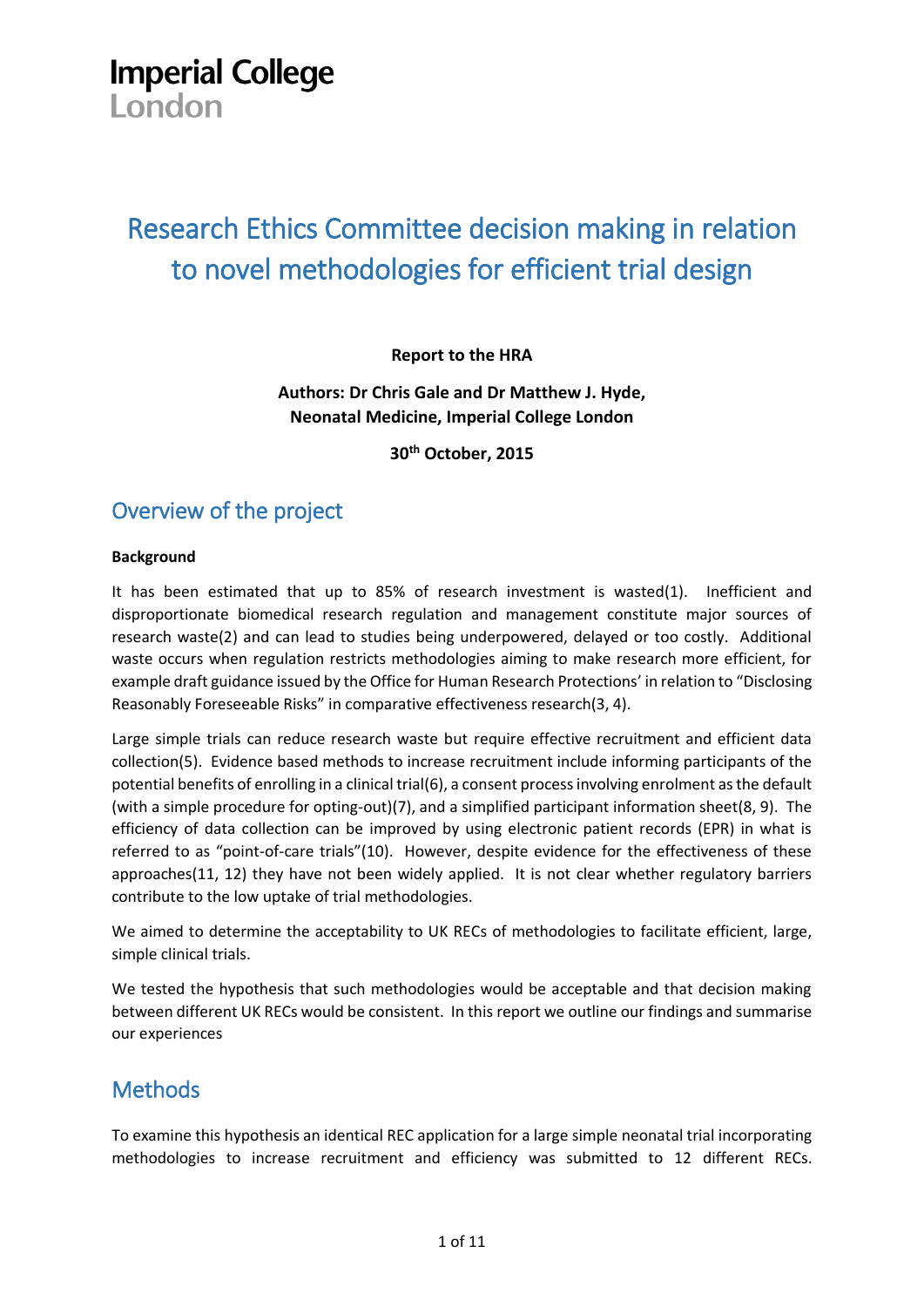Participating RECs did not know the application was being submitted to multiple committees or was part of a comparative study.

The submitted application outlined the WHEAT trial: a comparative effectiveness study, using a multicentre, superiority, point-of-care trial design. The trial proposes to compare two routine practices around blood transfusion among preterm babies and aims to reduce the incidence of necrotising enterocolitis (see box 1). The WHEAT study is a real trial in development with an investigator group and the support of the neonatal clinical care community within the UK(13). The WHEAT trial has been developed with extensive parent involvement: it was designed to address the third most important research question in the field of preterm birth, as prioritised by service users and clinicians(14), it incorporated parent involvement from inception (on the trial development group) and is supported by a National Institute of Health Research (NIHR) Enabling Involvement grant.

#### **Box 1: Lay Summary of the Study as given on the REC form.**

**A6-1.Summary of the study.** *Please provide a brief summary of the research (maximum 300 words) using language easily understood by lay reviewers and members of the public. Where the research is reviewed by a REC within the UK Health Departments Research Ethics Service, this summary will be published on the website of the National Research Ethics Service following the ethical review.*

The purpose of WHEAT is to compare two practices that are widely used in neonatal units across the UK and around the world to see if one reduces the risk of necrotising enterocolitis (NEC) in babies born early (premature).

NEC is a serious gut disease that affects about 1 in 20 very premature babies (approximately 500 each year); about 1 in 3 of these babies will die of NEC and survivors often have longterm health and developmental problems. In 2014 prevention of NEC was ranked the third most important research priority by parents and perinatal health professionals.

Premature babies receive frequent milk feeds (every 13 hours) and they often need blood transfusions because they become anaemic (they do not have enough red blood cells). Some doctors worry that feeding babies during a blood transfusion may increase the risk of NEC. Others, however, think that it is more dangerous to stop feeds. Because of this, the way babies are cared for during blood transfusions varies across the country; some babies have milk feeds stopped before, during and after a transfusion (around 12 hours in total) while others have feeds continued.

The purpose of WHEAT is to determine which approach is best. We will do this by comparing babies who have feeds stopped with those who have feeds continued during blood transfusions. Whether feeds will be stopped or continued will be decided by randomisation. Randomisation is done by computer and ensures that each baby has an equal chance of receiving either approach. WHEAT will compare standard UK practices and involves nothing new. WHEAT will take place in neonatal units all over the UK and will involve about 4,500 babies.

Professional opinion (NHS Blood and Transplant, NIHR Children's Clinical Research Network and most UK neonatal units) supports the need for a trial like WHEAT.

#### **Research Ethics Committee application**

A NHS REC application was prepared consisting of a NHS REC form (appendix 1), a participant information sheet (appendix 2), a full study protocol, researchers CVs, a valid sponsor letter and insurance certificate (both from Imperial College London). The WHEAT trial included the following methodological approaches to facilitate efficiency:

1. A point-of-care trial design where all trial data would be extracted from an existing national neonatal EPR.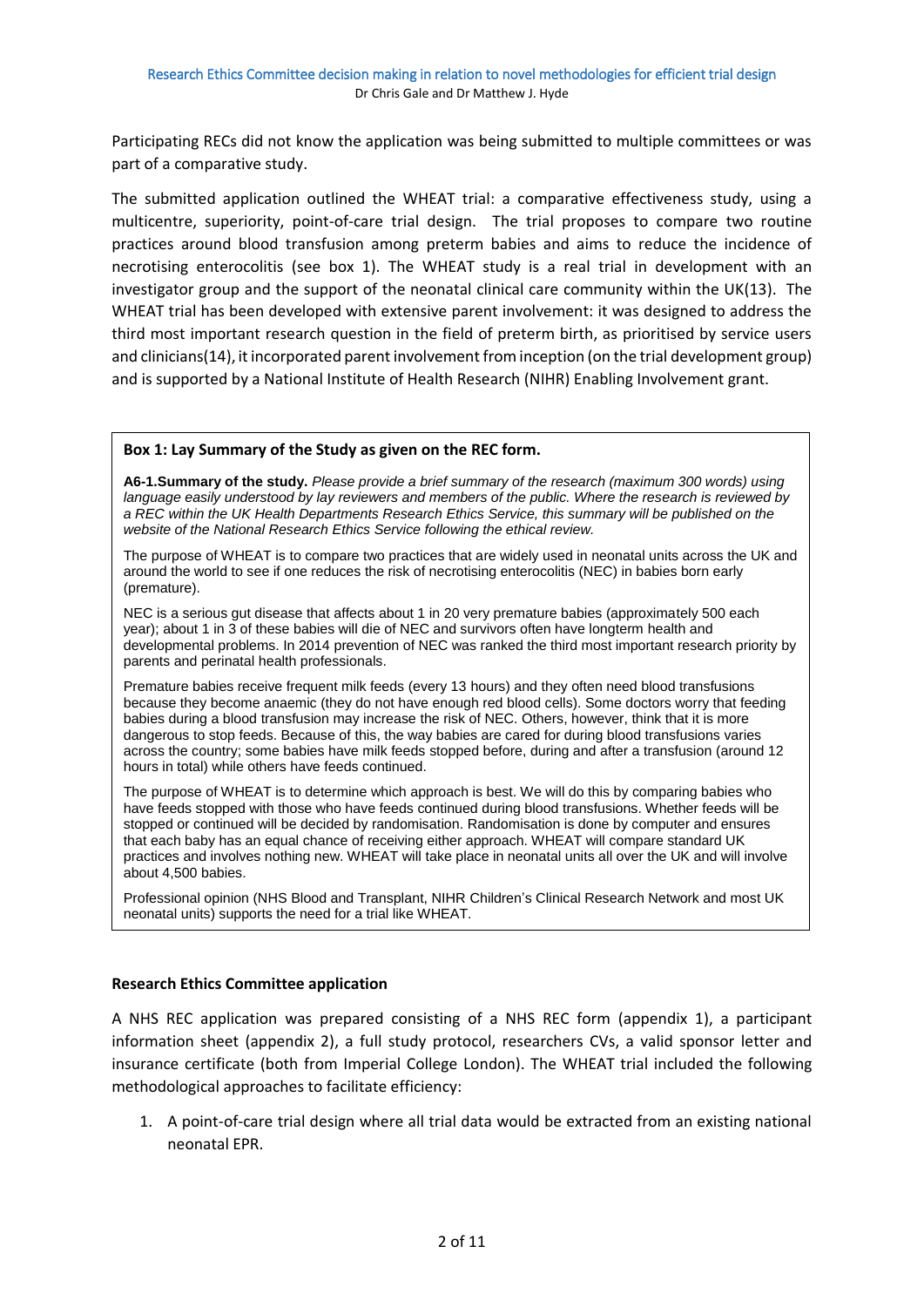- 2. A streamlined parent information sheet mentioning the possibility of inclusion benefit through participation. Inclusion benefit is well described in the context of neonatal randomised controlled trials (6, 15).
- 3. A consent process involving enrollment as the default unless a parent opted-out of participation for their infant.

The ethical issues raised by these methodological approaches were outlined and discussed in the REC form (appendix 1).

#### **Defence of the REC application**

Six RECs were selected *a-priori* and at random for researchers to attend the meetings in person; for the other committee meetings researchers were available by phone but did not physically attend the meeting.

Written responses to comments from RECs were standardised where possible to ensure all committees received the same information upon which to base their opinion. When challenged in relation to the three methodological approaches outlined above, the researchers responded to defend the ethical validity of the proposed approach but did not agree to its removal from the application. Where committees raised challenges about other aspects of the application the researchers ceded to the RECs' suggestions.

#### **Outcomes**

The primary outcome was the number of RECs who granted a final favourable opinion following all necessary correspondence.

Secondary outcome was the decision making in relation to each of the three approaches proposed to increase trial efficiency.

### Results

One researcher (MJH) attended two meetings and two researchers (MJH and CG) attended four meetings. One REC asked the researchers to attend two meetings, the first was attended by one researcher (MJH) and the second by two (MJH and CG). Researchers were available by telephone for six meetings, four RECs made use of this to call one of the researchers (MJH) during the REC meeting. Eleven RECs required written responses from the researchers.

#### **REC decisions**

One REC rejected the application outright and without correspondence. Eleven RECs corresponded with the researchers, a favourable opinion was granted by nine of these and two provided an unfavourable opinion.

The three RECsthat provided an unfavourable opinion did so because they considered opt-out consent invalid. One committee accepted that while there were justifications for an opt-out approach to consent they did not apply in relation to the WHEAT study, and two other committees indicated that they considered an opt-out approach to be more universally invalid . One committee stated *"as there is an opportunity to do so,* [opt in] *consent should be sought from parents"* while another indicated that *"the 'opt-out' consent is not a concept that the Committee recognises"* deeming it to be *"recruitment without consent".*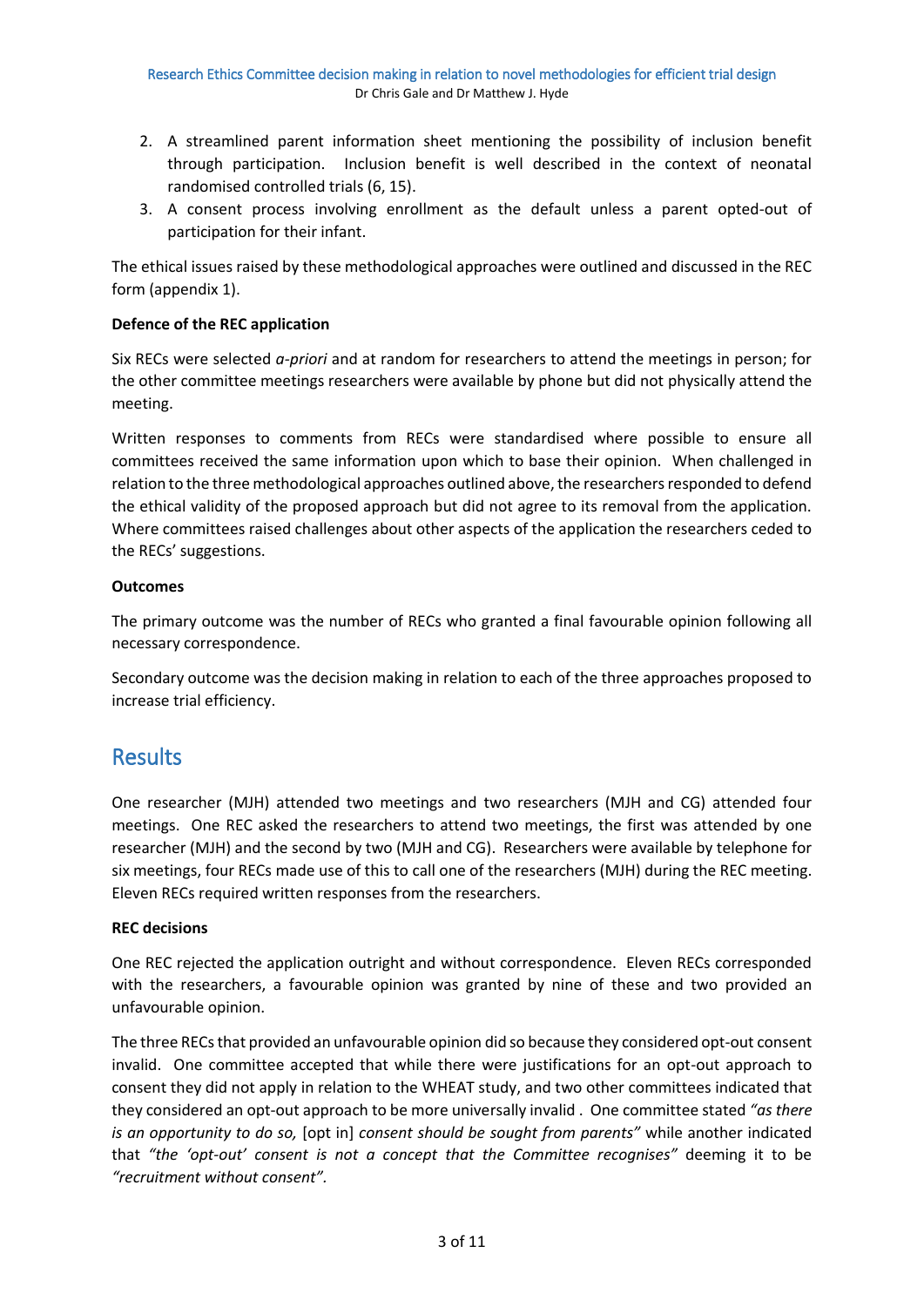#### **Process metrics**

Responses from researchers ranged from 1 to 13 pages (median 3) and from 164 to 5227 words (median 941). Eleven RECs required study documents to be amended, amendments ranged from 1 to 7 documents (median 2). Time from committee meeting to final decision ranged from 4 to 33 working days (median 14).

## Operational consistency

#### **Initial responses**

While most committee coordinators had no problem with the lack of a consent form in our study, some coordinators did query this, despite us clearly stating on the checklist the reason for not uploading a PIS. One coordinator argued at length that it could not be a valid study without a consent form. We successfully argued that there were many study scenarios where a consent form might not be needed and requested that the committee, and not the coordinator, be allowed to make the decision about the validity of the study.

One committee was trialling a pre-REC review, which entailed the researchers being sent a list of points for them to consider and/or respond to prior to the meeting. These included minor changes to the wording of the PIS, and requests for further information. Although this might appear a burdensome approach to the review process, in reality we, as researchers, found it beneficial. It helped alert us to what might come up at committee and allowed us to provide further material for committee consideration prior to the committee meeting. We suggest that there is value in this being available for all applications to RECs in the future.

In all cases, correspondence was prompt and clear instructions were provided about time of committee meetings and also their location.

#### **Committee meetings: logistical issues**

The venues of REC we attended varied widely, including university, hospital, hotel, and hospice premises. We used public transport to reach all venues. For the most part venues were accessible by this means but a few were located a considerable distance from a reasonable public transport route (with at least an hourly service). While we realise that outside of city locations, most researchers will drive to committee meetings, we suggest that ease of accessibility via public transport should be a consideration when choosing venues for REC meetings.

Waiting facilities varied greatly. Generally locations outside hospital settings had the best waiting facilities. Meetings held in hospitals often used a couple of chairs in the corridor outside as a waiting facility. Consideration should be given to how many researchers may be waiting, at one meeting there were researchers from three studies waiting at one point: two chairs may not always be sufficient.

It should be noted that some of the committee locations we visited were not sound proof so the waiting researchers could hear the discussion taking place by the committee, raising concerns about the confidentiality of the REC process.

While waiting facilities are in one way extraneous to the process, they become more important as the time spent waiting to be interviewed increases. Waiting time at the committees (beyond the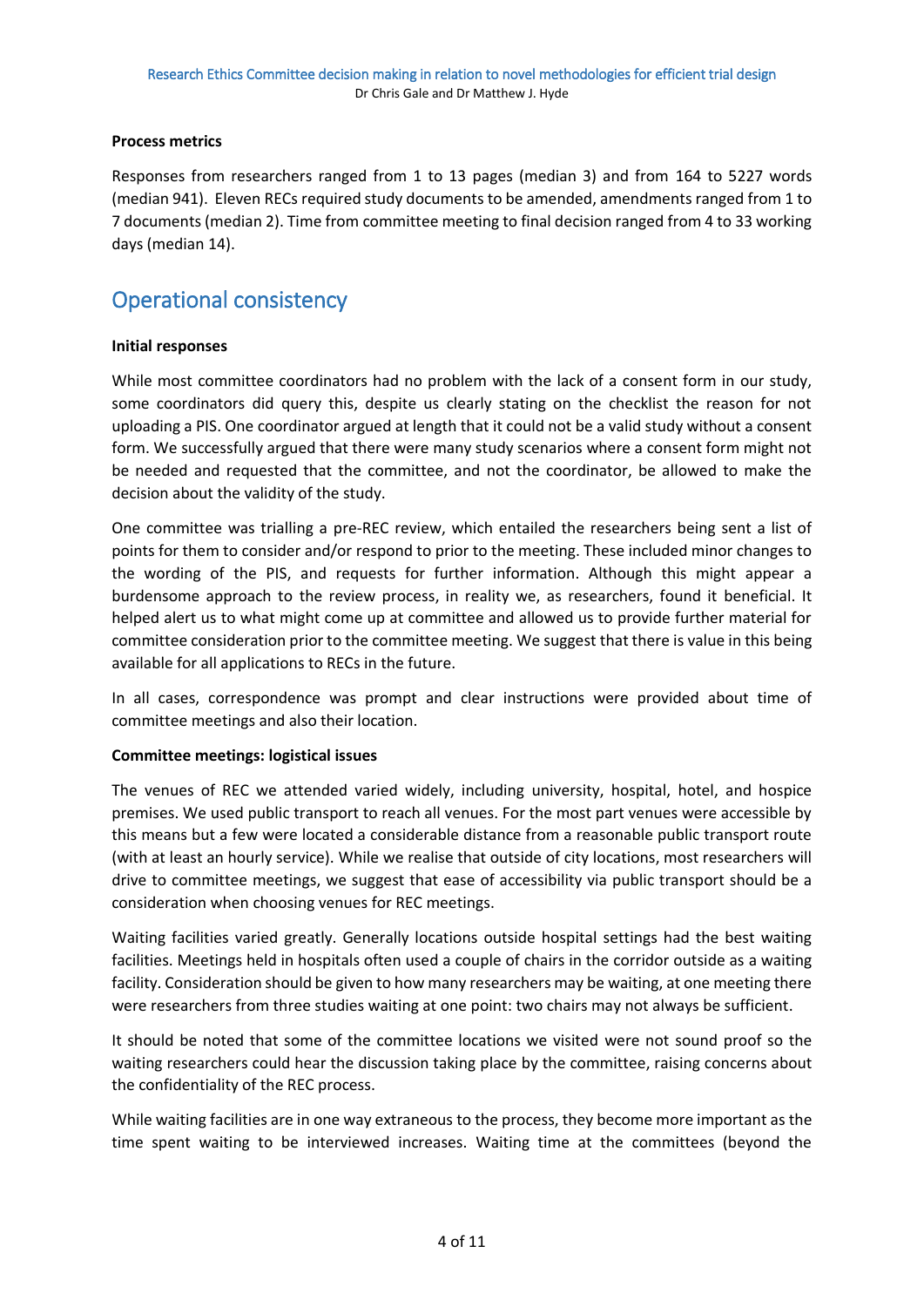scheduled time) was on average 26 minutes (range 0 to 70 minutes). Where waiting times were long, venues providing free Wi-Fi were much appreciated.

We recommend:

1. That committees regularly test their premises to ensure waiting researchers cannot hear the committee's discussions

2. Committees endeavour to keep to time, and timeliness should be monitored

#### **Committee meetings: operational issues**

On the whole attending the committee meetings was an enjoyable experience. The committees appeared genuinely interested in the research and provided much helpful feedback that will be built into future studies.

While the majority of the committees were very welcoming, several with a distinctively informal feel, one committee had a confrontational atmosphere in which the researchersfelt very much in the dock, with the chair acting as barrister and the committee as the jury. Several comments backed up this atmosphere, in particular the remark that "you could never trust a researcher and that was why REC existed".

The main difficulty we faced as researchers was that we were unable to identify the different members of the committee or determine their expertise. While all committee chairs introduced themselves, only one of twelve committees used name cards that were both clearly visible to the researchers and contained information about the members' expertise/experience. As a result of this, we answered all questions in plain English, effectively treating all committee members as Lay members. Some committee members were unhappy with these lay answers and suggested that we were "speaking down to them" when they were asking more specialist questions. We recommend that all committees should use name cards that are:

1. Clearly visible to the researchers.

2. Contain both the committee members name but also any relevant expertise, i.e. Lay, statistician, clinician (with specialism).

#### **Telephone meetings**

Interviewing the researcher by phone was a positive experience as far as we, the researchers, were concerned. The committees that phoned went beyond the call of duty in dealing with intermittent reception, and phoning the researcher multiple times to deal with this. The wait time for phone calls was longer than for face-to-face interview (mean 36 minutes; range 15-70); this did make planning difficult and a call from the committee administrator at the agreed time to explain any delays giving an updated time would have been useful.

Similarly, where committees state that they might telephone the researcher but then either cannot, or do not need to, it would be useful for the committee inform the researcher of this. In two cases we sat by the phone for up to 2 hours waiting for calls that never came.

Committee members need to remember that if a conference phone is being used, it will pick up conversation that is unexpected. On one phone call uncomplimentary comments about the researcher were overheard ("does he think we are fools, speaking in this simple language") while the chair was discussing a point with the researcher.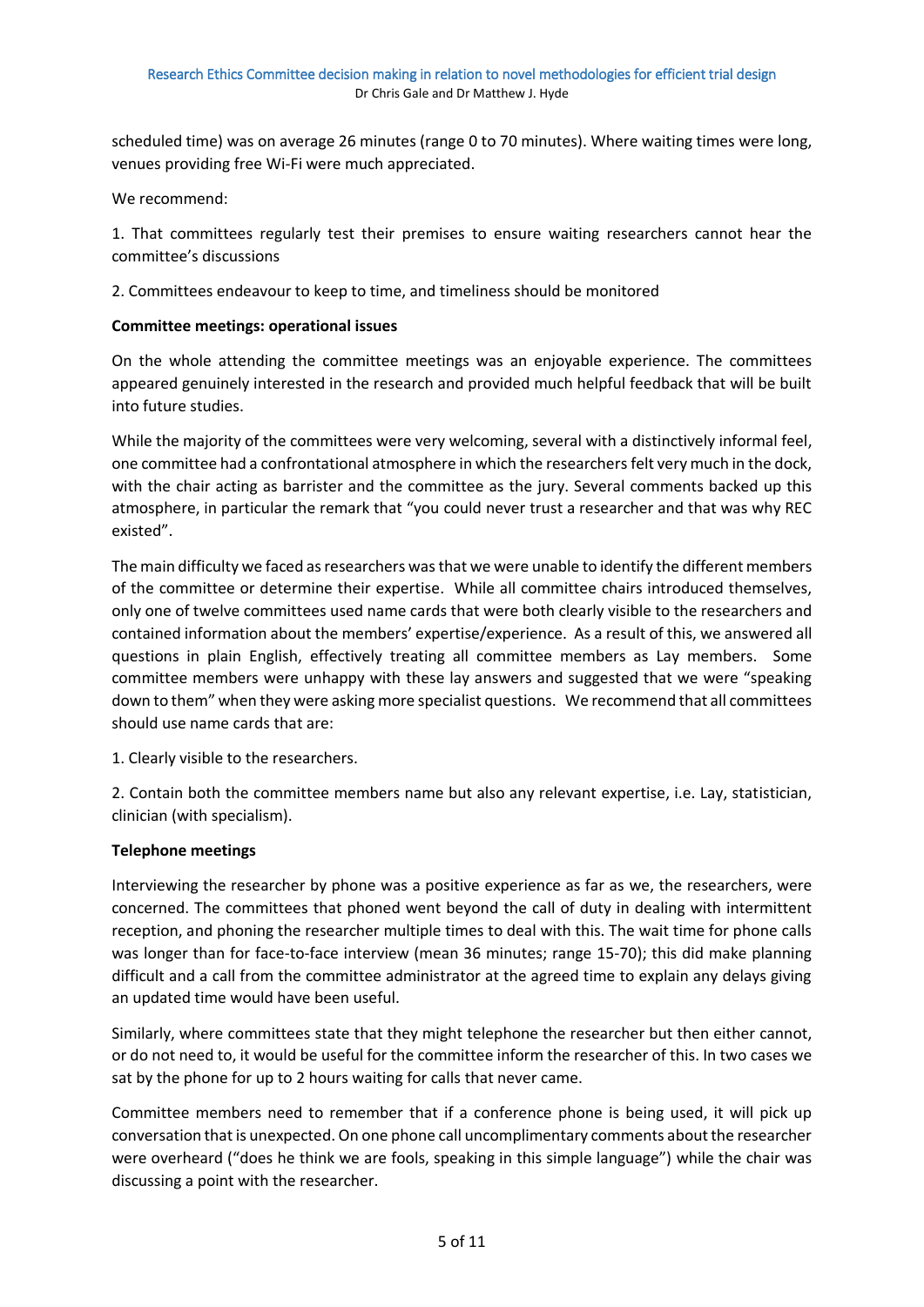We recommend:

1. Telephone meetings should be available to researchers

2. Where a telephone meeting has been agreed, researchers should be informed by telephone at the agreed time if the meeting is delayed or if the researchers are not going to be called

#### **Timeliness of responses**

Responses from the committees were all received in a timely manner. One REC unusually requested us to attend a second meeting, to answer questions arising from our response. We understand this is unusual practice, but given the complexity of the study we were proposing we welcomed the opportunity to be able to discuss the study in this manner, and for the time the committee gave to considering the study.

#### **Committee meeting minutes**

The minutes of the meetings were of high quality. In one or two instances the letters could have been improved by attention to the presentation (some contained multiple typographic errors), but this did not affect the overall service. The minutes varied widely in length (Mean: 6 pages; range: 4-9), reflecting the discussions that took place at the meetings.

The minutes are divided into ethical domains, however discussion at the committee meeting rarely follow this order; as a consequence it is sometimes difficult to recall the meeting from the minutes, as they are structured.

#### **Electronic responses to the committee**

It was not made clear, in either the general guidance on the HRA website or in the correspondence from the REC, that responses to the committee's would only be accepted when electronically uploaded via IRAS. Using this electronic response system was inefficient and cumbersome: when we wanted to respond to a committee we had to first request that the committee coordinator activate the electronic system, a process which often took more that 24 hours.

We recommend:

1. That it is made clearer to researchers that all correspondence must be submitted electronically via the IRAS system

2. The process for electronic submission of response letters via IRAS be activated immediately following the initial committee response

## Consistency in decision-making:

#### **Comparative effectiveness research:**

The submitted application, WHEAT, was a comparative effectiveness study that randomised two clinical procedures currently used in neonatal intensive care units in the UK. Currently babies receive one or other treatment on the basis of either the unit where they were treated (if the unit has a standard protocol/treatment), or the clinician caring for them. Where standardised protocols are in use these are not based on high-quality evidence and in most UK units there is equipoise concerning which treatment is best. The WHEAT trial sought to replace this subjective, non-evidence based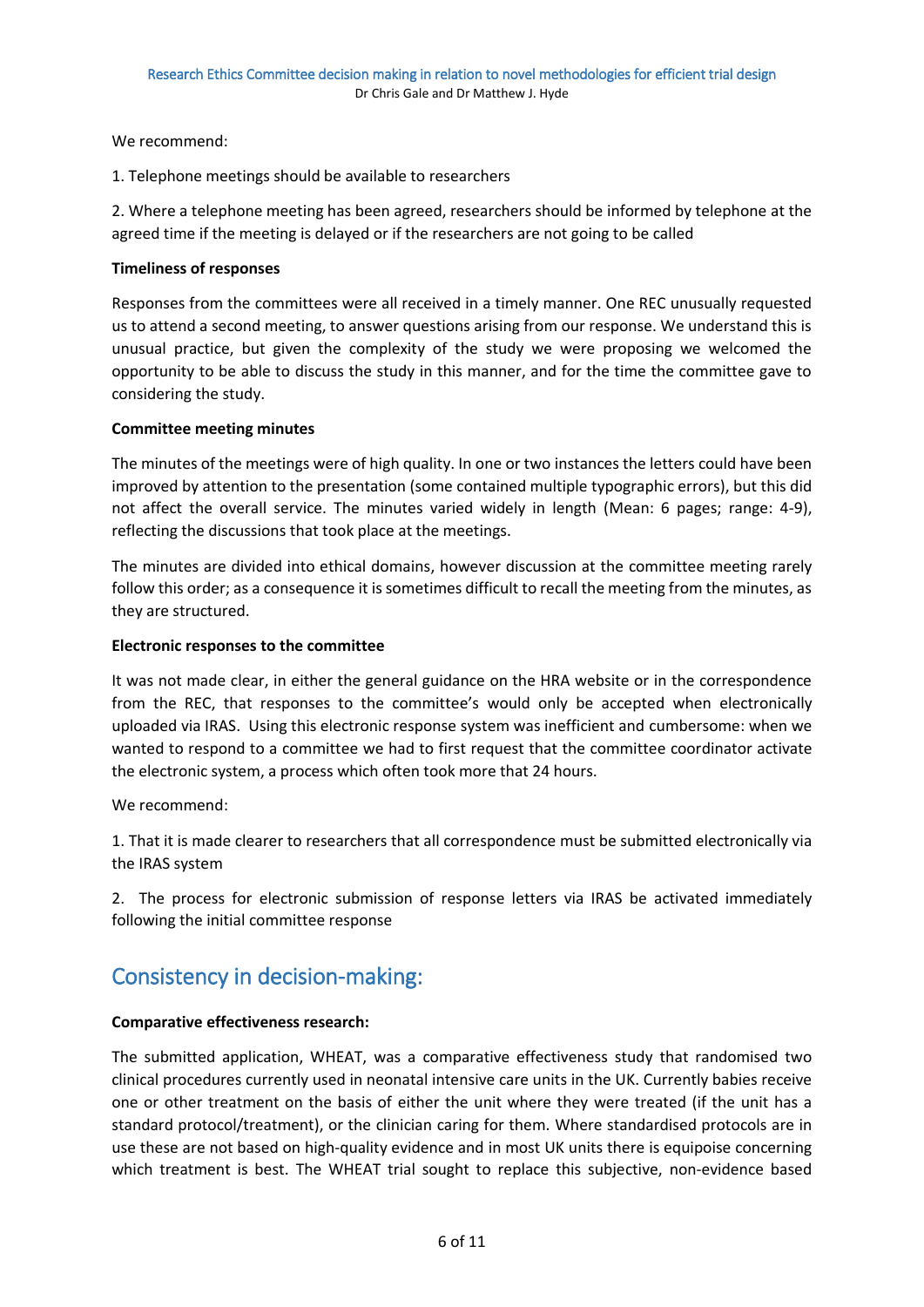variation in treatment with formal randomisation and measurement to determine the optimal approach. The risk of taking part in the study therefore relates to the risk associated with the randomisation process and not the treatment. We explained this in the PIS as follows:

#### *Does my baby have to take part?*

*We are comparing practices that already take place in neonatal units in the UK and are offering every baby the opportunity to participate. Your baby does not have to take part if you don't want them to, in this case please tell a member of the local clinical team (names and contact details are provided at the end of this leaflet) that you would like to "opt-out" (have your baby excluded from the WHEAT study).* 

*If you do want your baby to take part in WHEAT, you don't need to do anything.*

#### *What will happen if I opt-out?*

*If you "opt-out" your baby will still have feeds either stopped or continued during transfusions in the same way as in WHEAT but the decision will be made by the local clinical team and the policy of the neonatal unit, and information about your baby will not be included in the study.*

#### *What will happen if I do not opt-out (agree to my baby participating in WHEAT)?*

*If your baby needs a blood transfusion, and is receiving milk feeds, the decision about whether to stop or continue feeds during the transfusion will be decided by a process called "randomisation". Randomisation is done by computer and means that every baby has an equal chance of either having feeds stopped or continued. If your baby is randomised to have feeds stopped this will be for 4 hours before, after, and during this and any subsequent blood transfusions. It is quite common for premature babies to have their feeds withheld for a number of reasons. When this happens babies are given nutrition into a vein by drip to ensure their blood sugar level does not drop and to reduce any feelings of hunger they might have. Babies in WHEAT who have their milk feeds stopped around a blood transfusion will be given nutrition into a vein in the same way. If your baby is randomised to have feeds continued, there will be no change in how your baby is fed.* 

*Babies in WHEAT will not have any extra tests and in all other respects will be looked after in the same way as a premature baby not taking part in the study.*

#### *Are there any risks for my baby?*

*There are no risks for your baby from taking part in WHEAT.* 

#### *Are there any benefits for my baby?*

*Each of the two options in the WHEAT study is currently used by doctors in the UK because we do not know which one is better. For babies not taking part in WHEAT, the choice of whether or not to stop feeds is made according to the preference of the local medical team. This nonevidence based approach to neonatal care may involve more risk than being in a study like WHEAT which involves a carefully designed protocol and consistent monitoring.* 

This approach was acceptable to 8 committees, who both understood the risks involved in such comparative effectiveness research and were happy with the way we had described it in the PIS. One committee asked us to clearly state that, "risks for the babies will be the same as any risks associated with standard care." Four committees however raised concerns about the "risks" associated with one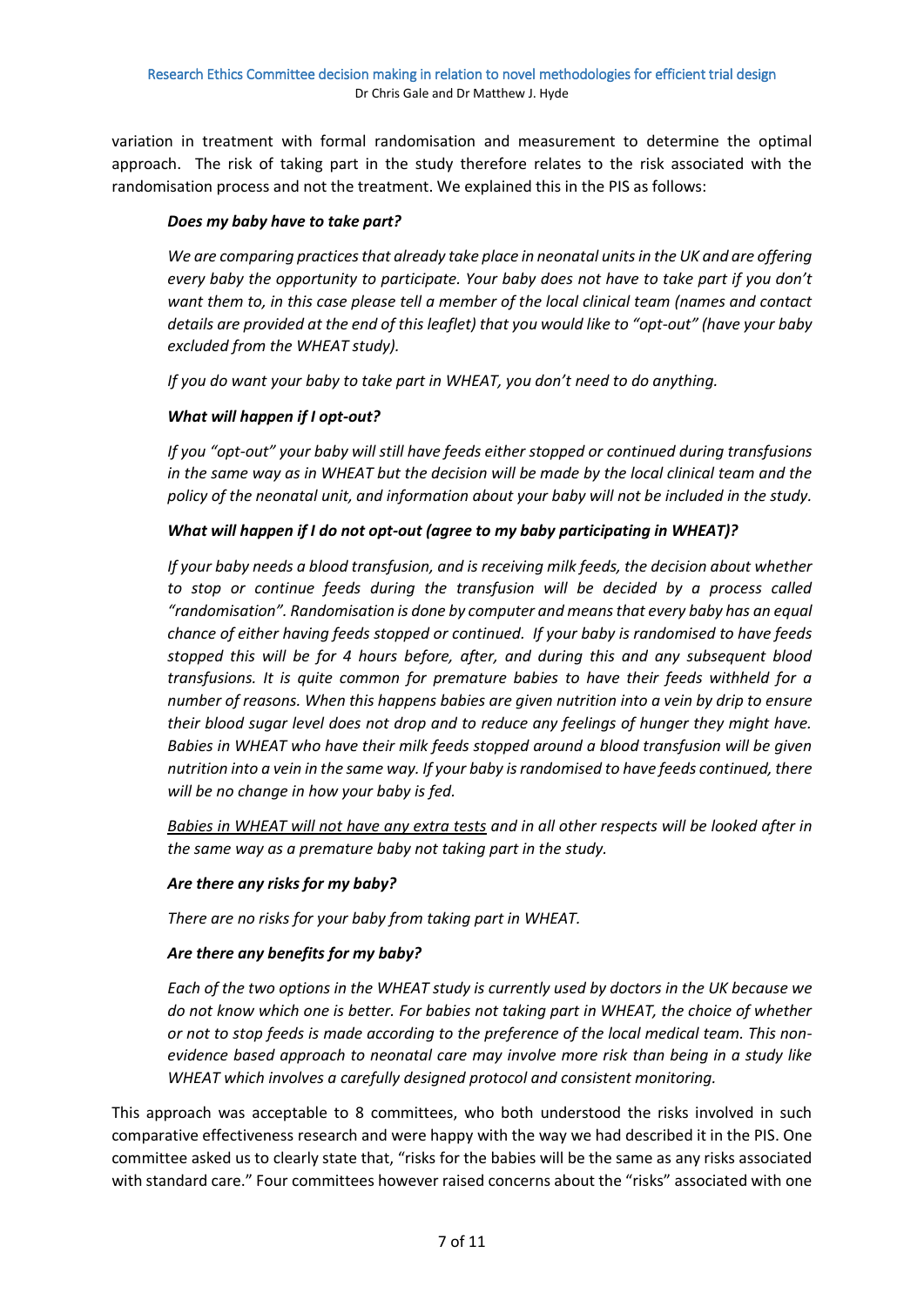arm as opposed to the other arm of the trial (for example the additional intravenous cannula that might be used in one arm compared to the other), suggesting that they had not clearly understood that this arm (and the intravenous cannula associated with it) is already part of accepted UK practice. These committees requested the addition of statements explaining this be included in the PIS in the form: "if your baby was born in a unit where X was the normal practice and it received treatment Y, the additional risks were A; whereas if you baby was born in a unit where Y was the practice and it received X, the reduction in risk was B."

Given there is little choice where your preterm baby is born, we consider these statements to be largely academic, at best unhelpful to the decision making process and at worse confusing and misleading to parents. In our view this somewhat heavy-handed approach appeared to stem from a misunderstanding of the comparative effectiveness design. Given that such research is increasingly encouraged in the NHS, we recommend:

1. That committees are provided with training about comparative effectiveness research and the research ethics issues associated with it

2. That formal guidance is provided to committees about describing "risks" in different arms in comparative effectiveness studies

#### **Participant information sheets:**

For WHEAT we designed a two A4 page information sheet in conjunction with parents and parent advocacy groups. The rationale for this short "streamlined" PIS was based on evidence that short information sheets result in better retention of information by participants and that comparative effectiveness research, such as WHEAT, where there was no intervention beyond randomisation, carries low risk.

While a number of committees were supportive of this approach (with one committee commenting that they would like to see it shortened further), one committee did not recognise the PIS as being valid and required that we include all sections outlined by the HRA guidance on PIS that was developed for Clinical Trials of Investigational Medicinal Products (CTIMPs). We are concerned that requiring such complete adherence undermines the involvement of patients and the public in research design.

There was considerable variation in the additions that committees required, for example details of local Patient Advice and Liaison Service (PALS). This was non-negotiable to some committees but not mentioned by others.

We recommend:

1. Guidance should be provided about the appropriateness of different PIS structures in different research settings.

2. A "minimum heading set for PIS" should be generated for low risk research to assist researchers when involving patients and the public in developing such information.

#### **Participant involvement in research:**

WHEAT benefitted from extensive parent and parent group involvement: the research question is based on a James Lind Alliance priority setting partnership, parent focus groups informed trial design, parents have been on the trial development group from its outset and wrote the initial draft of the PIS. This was generally well-received by the committees. One committee asked for proof of the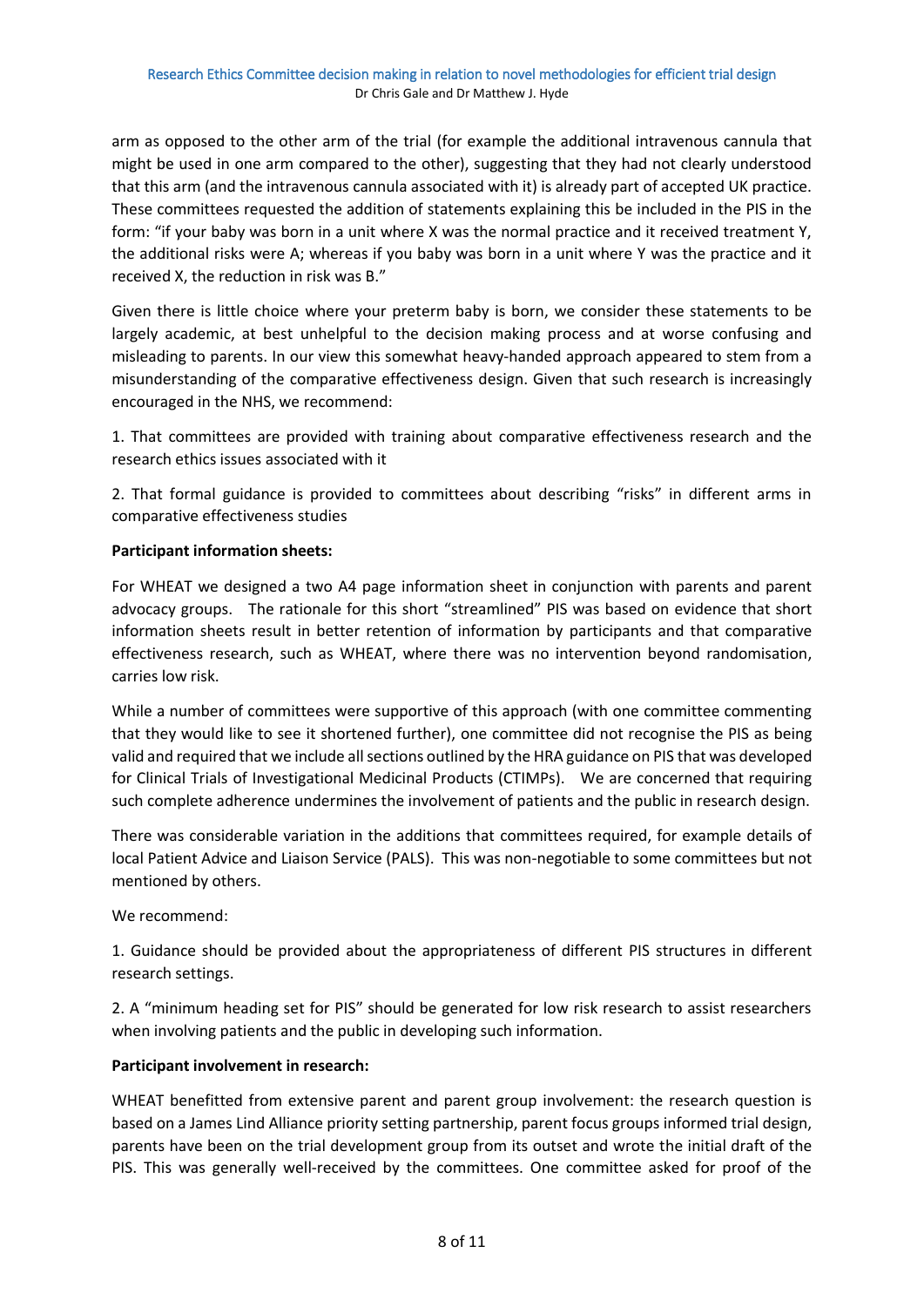participant involvement (in the form of minutes or something similar) in relation to several aspects of the study. We feel that this is good practice and should be encouraged to ensure transparency. Unfortunately because this had not been pre-specified we had not formally recorded the development of the PIS.

We recommend:

1. That guidance should be issued to researchers about the importance of documenting patient and public involvement, with examples of different, acceptable approaches.

#### **Opt-out consent and how consent is recorded:**

The WHEAT study proposed making use of an "opt-out" approach to consent, as described in the PIS above, with this "opt-out" consent recorded by the healthcare professional in the electronic patient record; no parent/guardian signature was required. We were surprised by how rigidly some committees view the perceived requirement that the Declaration of Helsinki require for consent in writing.

While we vigorously uphold the principle of informed consent, we propose that different ways of recording consent can be equally valid. The electronic health record that WHEAT proposed to uses individual password protected access, creates a full audit trail of any changes, is secure, backed up, and cannot be mislaid as can paper consent forms. The electronic system also allowed additional safeguards to be added, for example a baby could not be randomised without the clinician recording that the study had been fully explained to the parents and they had not opted out.

Despite this, some committees considered a signed paper consent form the minimum for a randomised study to be considered "ethical": one committee stated that *"the 'opt-out' consent is not a concept that the Committee recognises"* deeming it to be *"recruitment without consent"*. This contrasts with the decision reached by nine other RECs that recognised and approved the "opt-out" consent model we proposed.

We recommend that the validity of "opt-out" models of consent is clarified, in particular in relation to:

1. What types of research it may be appropriate for

2. What, if any, safeguards that should be incorporated

#### **Inclusion benefit:**

We were particularly impressed by the way the committees engaged with us concerning our mention of the possibility of inclusion benefit for the baby in the PIS. We initially worded this as:

*"Each of the two options in the WHEAT study is currently used by doctors in the UK because we do not know which one is better. For babies not taking part in the WHEAT study, the choice of whether or not to stop feeds is made according to the preference of the local medical team.*

*This non-evidence based approach to neonatal care may involve more risk than being in a study like WHEAT which involves a carefully designed protocol and consistent monitoring."* 

This statement relating to inclusion benefit was based on evidence from neonatal clinical trials, including most recently the SUPPORT trial (15).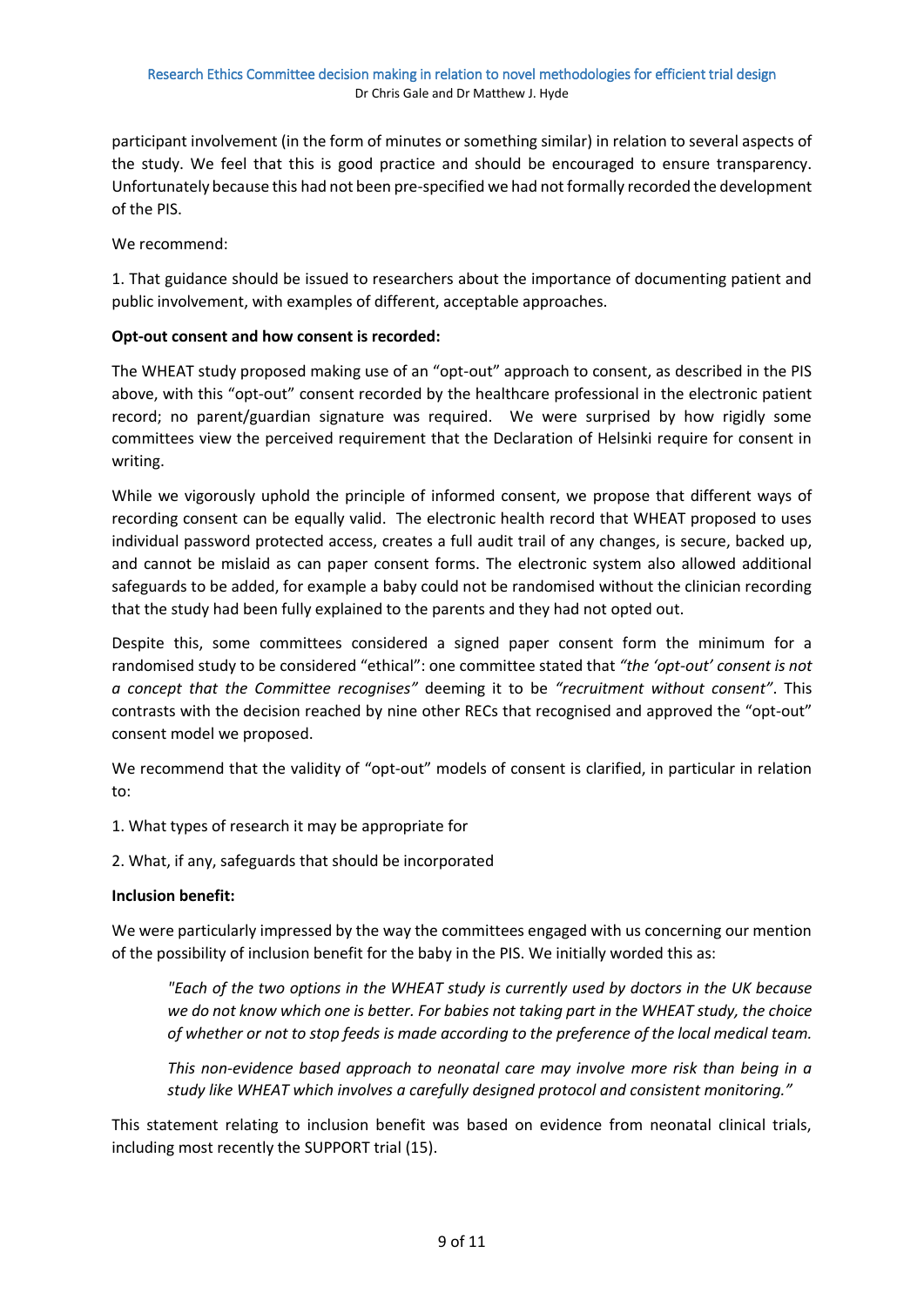The nine RECs that provided a favourable opinion initially raised concerns about this language. One, inexplicably, gave as a condition for approval: "Removal of information which states that there is an inclusion benefit to participants; this will not be the case as participants are babies." We know of no evidence that the Hawthorne effect does not apply to babies and had specifically referenced data from neonatal trials in the REC application to support our use of a statement about inclusion benefit in the PIS.

Through discussion with the committees the following modified statement was developed and included in the approved parent information sheet in all 9 cases:

*"Each of the two options in the WHEAT study is currently used by doctors in the UK because we do not know which one is better. For babies not taking part in the WHEAT study, the choice of whether or not to stop feeds is made according to the preference of the local medical team.*

*Taking part in a research study may confer non-specific benefits.*"

We believe that patients should be informed of the potential benefits associated with research participation, in much the same way as they are with potential risks. We welcome the way committees worked with us in relation to this.

## **Conclusions**

We believe that the review provided by UK RECs is robust and promotes high quality, ethical research. The suggestions made by the committees were overwhelmingly beneficial in relation to the design and conductance of the research.

While some variation in REC decisions is to be expected, we believe our findings are within this tolerance except in relation to "opt-out" models of consent, where the current variation between committees leads to unacceptable inconsistency in final decision-making.

We suggest that guidance relating to pragmatic research methodologies, such as those outlined here, should be provided to committees.

We commend the HRA for independently examining committee consistency in this study and recommend that work should be ongoing, and should seek to determine the effectiveness of any interventions (such as guidance directed at committees) in the same way that the effectiveness of a medical treatment is determined.

## References

1. Chalmers I, Glasziou P. Avoidable waste in the production and reporting of research evidence. Lancet. 2009 Jul 4;374(9683):86-9.

2. Al-Shahi Salman R, Beller E, Kagan J, Hemminki E, Phillips RS, Savulescu J, et al. Increasing value and reducing waste in biomedical research regulation and management. Lancet. 2014 Jan 11;383(9912):176-85.

3. OHRP. Draft Guidance on Disclosing Reasonably Foreseeable Risks in Research Evaluating Standards of Care. [www.hhs.gov2014](http://www.hhs.gov2014/) [13/5/2015]; Available from: [http://www.hhs.gov/ohrp/newsroom/rfc/comstdofcare.html.](http://www.hhs.gov/ohrp/newsroom/rfc/comstdofcare.html)

4. OHRP and standard-of-care research. N Engl J Med. 2014 Nov 27;371(22):2125-6.